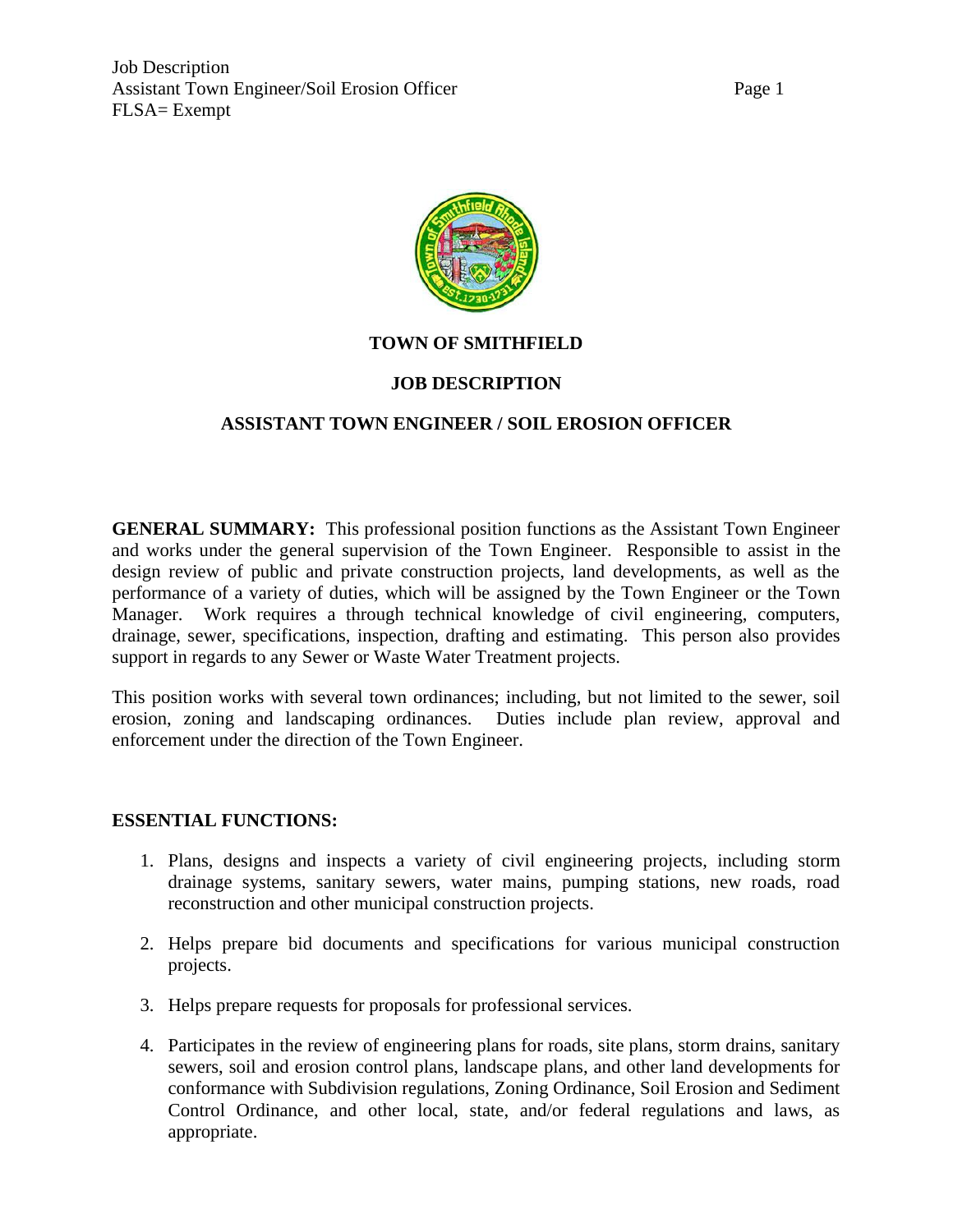- 5. Participates in engineering studies, survey work, construction inspection, development and administration of Town Standards, specifications and regulations for road construction, drainage projects and many varied projects.
- 6. Participates in the administration and enforcement of the following Smithfield local ordinances and regulations: Subdivision Regulations, Soil Erosion and Sediment Control Ordinance, Sewer Ordinance, Landscape Ordinance, Earth removal Ordinance, Flood Plain Management Ordinance, Flood Hazard areas, Storm Sewers, and Tree Ordinance.
- 7. Oversees and coordinates all operating aspects of the RIPDES Phase II Storm Water Management Program including all aspects of annual reporting and program coordination.
- 8. Aides in field survey work under supervision of the Town Engineer and Town Surveyor.
- 9. Investigates storm water runoff and related complaints.
- 10. Assists Town Engineer and DPW Director with management of street lighting program.
- 11. Performs cost estimates for various projects, must be familiar with the public procurement and bid phase processes.
- 12. Must possess excellent writing skills and be able to orally communicate effectively.
- 13. Provides general and technical assistance to the Sewer Department, Town's Sewer Consultant and general public; including but not limited to, filing of applications, permits, sewer conveyance system layout and some inspection.

# **JOB REQUIREMENTS:**

Education/Training

- 1. Bachelor of Science Degree in Civil Engineering or approved equal from an accredited college or university.
- 2. Registered as an Engineer-In-Training / F.E. or ability to obtain within six months of hire. Registration as a Professional Engineer is desirable.
- 3. A minimum of one year of hands-on experience. (Municipal experience is desirable.)
- 4. Possess a valid driver's license.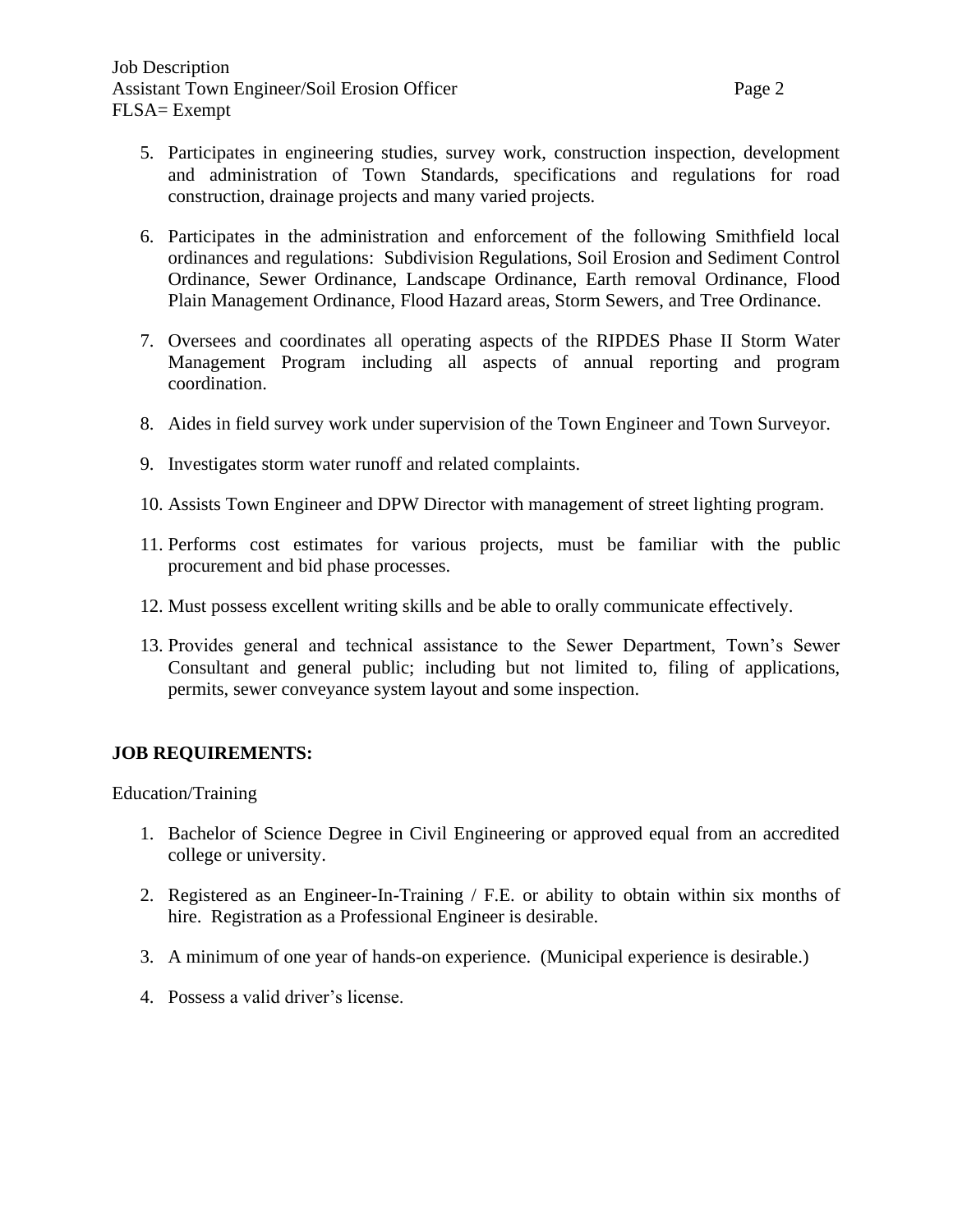#### **OTHER FUNCTIONS:**

- 1. Ability to perform engineering computations and to prepare and review engineering plans and specifications under the direction of the Town Engineer.
- 2. Ability to express ideas effectively, both orally and in writing and to assist in the preparation of technical documents.
- 3. Ability to read and understand technical engineering plans, drainage calculations and to be able to explain them to all persons.
- 4. Ability to deal effectively and tactfully with the public in the enforcement of town ordinances and regulations.
- 5. Ability to act independently and to exercise firm professional discretion in choosing a course of action.
- 6. Ability to prepare written reports, maintain records and prepare correspondences as required or as assigned by the Town Engineer.
- 7. Working knowledge of computers necessary to prepare tasks, as assigned by the Town Engineer.
- 8. Perform all other related work and duties, as assigned.
- 9. Ability to establish and maintain effective working relationships with Town Officials and the general public.
- 10. Ability to perform field survey work and project design under the direction of the Town Engineer.
- 11. Ability to understand and perform engineering design using computer related software.
- 12. Ability to perform calculations for drainage design and/or hydraulic modeling software using Hydro CAD or TR-55 equivalency.
- 13. Ability to use Microsoft Office programs such as, Excel and Word and possess skills to be proficient with AutoCAD 2004 or newer updates. Knowledge of SurvCADD program is preferred, but not required.
- 14. GIS knowledge is essential in day to day activities using ESRI base software ArcMap and ArcPad software. Working knowledge of GIS software based systems is essential.
- 15. Ability to work independently, seek grants, write grant applications on behalf of the Town and possess excellent organizational skills satisfactory to run and manage engineering files for project coordination.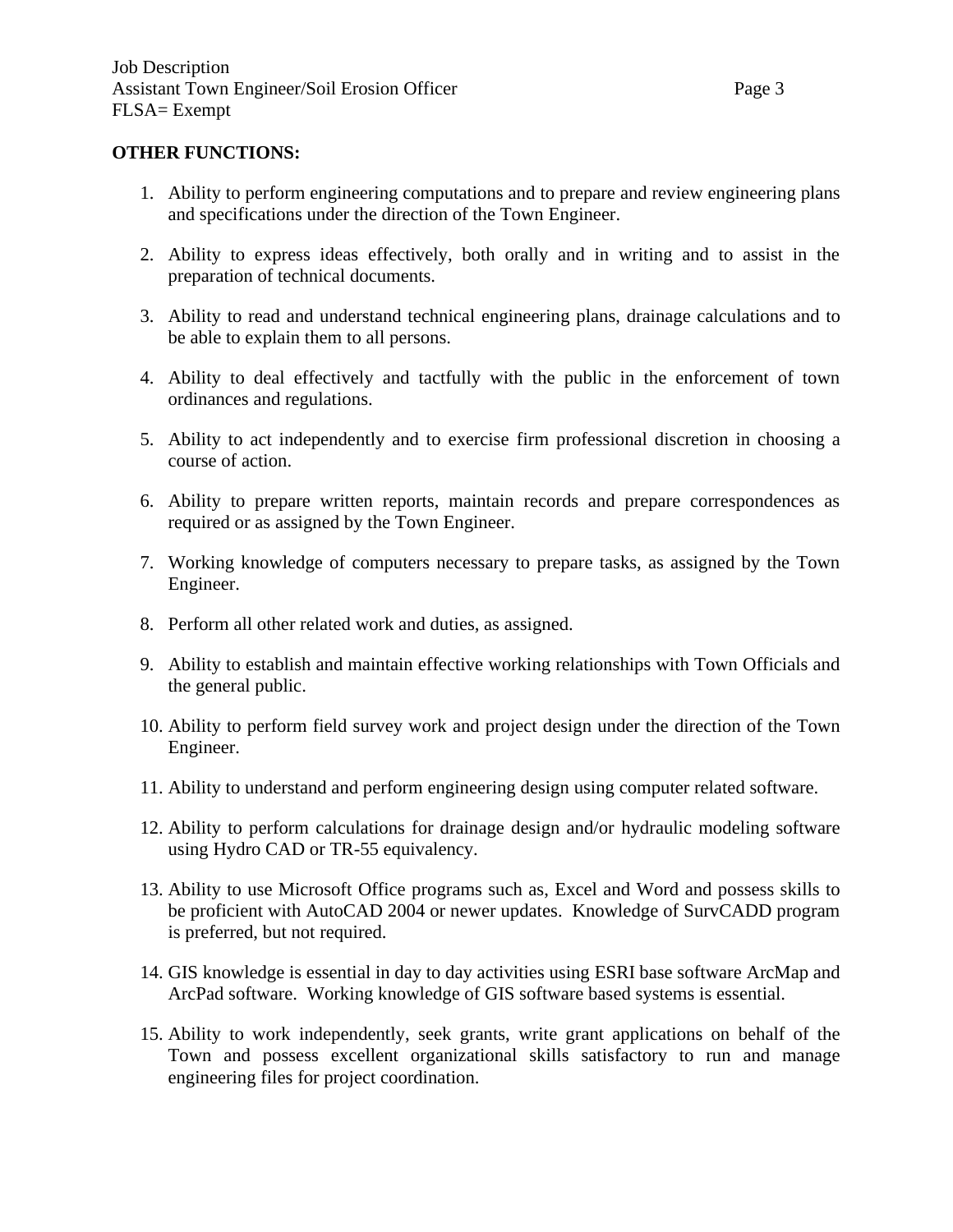16. Individual must be self-motivated, show initiative and be able to drive projects independently from start to finish while working in a team environment.

# **PHYSICAL REQUIREMENTS:**

1. See functional job description (attached.)

The duties and responsibilities in this job description may be subject to change at any time due to reasonable accommodation or other reasons.

# **ADDITIONAL REQUIREMENTS:**

- 1. Ability to effectively communicate verbally with the general public.
- 2. Ability to effectively communicate with other government offices/employees.
- 3. Work well with others in an office environment.
- 4. Ability to adopt to people, personalities and situations that may arise when tending to the needs of the public.

#### **WORKING CONDITIONS:**

- 1. Perform most duties in an office environment.
- 2. Perform some duties outdoors, in a vehicle, at seminars, Council meetings, Zoning Board of Review meetings, Planning Board meetings, Soil Erosion Control committee meetings or in any other condition where expertise is required, or otherwise directed by the Town Engineer or the Town Manager.

### **SALARY:**

As stipulated by the Town Manager.

4/2022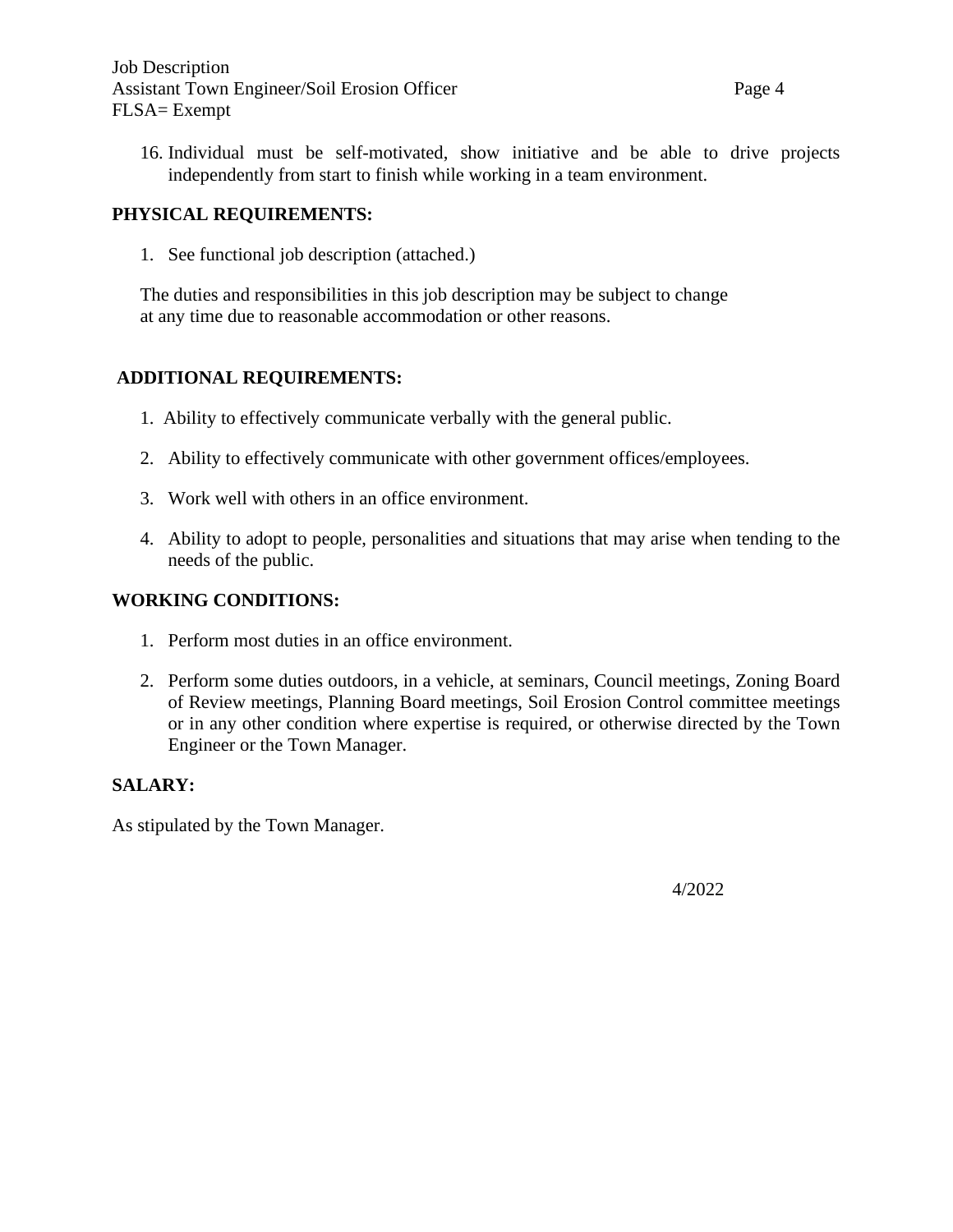# TOWN OF SMITHFIELD ASSISTANT TOWN ENGINEER/SOIL EROSION OFFICER

# FUNCTIONAL JOB DESCRIPTION

| <b>Job Title:</b>                                                                       | Assistant Town Engineer/Soil Erosion Officer                                                                                                                                                |  |  |  |  |  |  |
|-----------------------------------------------------------------------------------------|---------------------------------------------------------------------------------------------------------------------------------------------------------------------------------------------|--|--|--|--|--|--|
|                                                                                         | <b>Department:</b> Engineering Department                                                                                                                                                   |  |  |  |  |  |  |
| <b>Brief Description of Job:</b>                                                        |                                                                                                                                                                                             |  |  |  |  |  |  |
|                                                                                         | General Summary: This professional position functions as the Assistant Town Engineer                                                                                                        |  |  |  |  |  |  |
|                                                                                         | and works under the general supervision of the Town Engineer. Responsible to assist in the                                                                                                  |  |  |  |  |  |  |
|                                                                                         | design review of public and private construction projects, land developments, as well as the                                                                                                |  |  |  |  |  |  |
|                                                                                         | performance of a variety of duties, which will be assigned by the Town Engineer or the                                                                                                      |  |  |  |  |  |  |
|                                                                                         | Town Manager. Work requires a thorough technical knowledge of civil engineering,                                                                                                            |  |  |  |  |  |  |
|                                                                                         | computers, drainage, sewer, specifications, and inspections, drafting and estimating. This                                                                                                  |  |  |  |  |  |  |
|                                                                                         | person also provides support in regards to any Sewer or Waste Water Treatment projects.                                                                                                     |  |  |  |  |  |  |
|                                                                                         | This position works with several town ordinances; including, but not limited to the sewer,                                                                                                  |  |  |  |  |  |  |
|                                                                                         | soil erosion and landscaping ordinances. Duties include plan review, approval and                                                                                                           |  |  |  |  |  |  |
|                                                                                         | enforcement under the direction of the Town Engineer.                                                                                                                                       |  |  |  |  |  |  |
|                                                                                         | <b>Essential Functions:</b> Plans, designs and inspects a variety of civil engineering projects,                                                                                            |  |  |  |  |  |  |
|                                                                                         | including storm drainage systems, sanitary sewers, water mains, pumping stations, new                                                                                                       |  |  |  |  |  |  |
|                                                                                         | roads, road reconstruction and other municipal construction projects. Helps prepare bid                                                                                                     |  |  |  |  |  |  |
|                                                                                         | documents and specifications for various municipal construction projects. Helps prepare                                                                                                     |  |  |  |  |  |  |
|                                                                                         | requests for proposals for professional services, materials and services. Participates in the<br>review of engineering plans for roads, site plans, storm drains, sanitary sewers, soil and |  |  |  |  |  |  |
|                                                                                         | erosion control plans, landscaping plans, and other land developments for conformance                                                                                                       |  |  |  |  |  |  |
|                                                                                         | with Subdivision regulations, Zoning Ordinance, Soil Erosion and Sediment Control                                                                                                           |  |  |  |  |  |  |
|                                                                                         | Ordinance, and other local, state, and/or federal regulations and laws, as appropriate.                                                                                                     |  |  |  |  |  |  |
|                                                                                         | Participates in engineering studies, survey work, construction inspection, development and                                                                                                  |  |  |  |  |  |  |
|                                                                                         | administration of Town Standards, specifications and regulations for road construction,                                                                                                     |  |  |  |  |  |  |
|                                                                                         | drainage projects and many varied projects, as assigned. Participates in the administration                                                                                                 |  |  |  |  |  |  |
|                                                                                         | and enforcement of the following Smithfield local ordinances and regulations: Subdivision                                                                                                   |  |  |  |  |  |  |
|                                                                                         | Regulations, Soil Erosion and Sediment Control Ordinance, Sewer Ordinance, Landscape                                                                                                        |  |  |  |  |  |  |
|                                                                                         | Ordinance, Earth removal Ordinance, Flood Plain Management Ordinance, Special Flood                                                                                                         |  |  |  |  |  |  |
| Hazard areas, Storm Sewers and Tree Ordinance. Oversees and coordinates the RIPDES      |                                                                                                                                                                                             |  |  |  |  |  |  |
| Phase II Storm Water Management Program including all aspects of annual reporting and   |                                                                                                                                                                                             |  |  |  |  |  |  |
| program coordination. Aides in field survey work under supervision of the Town Engineer |                                                                                                                                                                                             |  |  |  |  |  |  |
| and Town Surveyor. Investigates storm water runoff and related complaints. Assists Town |                                                                                                                                                                                             |  |  |  |  |  |  |
| Engineer and DPW Director with management of Street Lighting Program. Performs cost     |                                                                                                                                                                                             |  |  |  |  |  |  |
|                                                                                         | estimates for various projects, familiarity with the public procurement and bid phase                                                                                                       |  |  |  |  |  |  |
|                                                                                         | processes. Must possess excellent writing skills and be able to orally communicate                                                                                                          |  |  |  |  |  |  |
|                                                                                         | effectively. Provides general and technical assistance to the Sewer Department, Town's                                                                                                      |  |  |  |  |  |  |
|                                                                                         | Sewer Consultant and general public; including but not limited to, filing of applications,                                                                                                  |  |  |  |  |  |  |
|                                                                                         | permits, sewer conveyance system layout and some inspection.                                                                                                                                |  |  |  |  |  |  |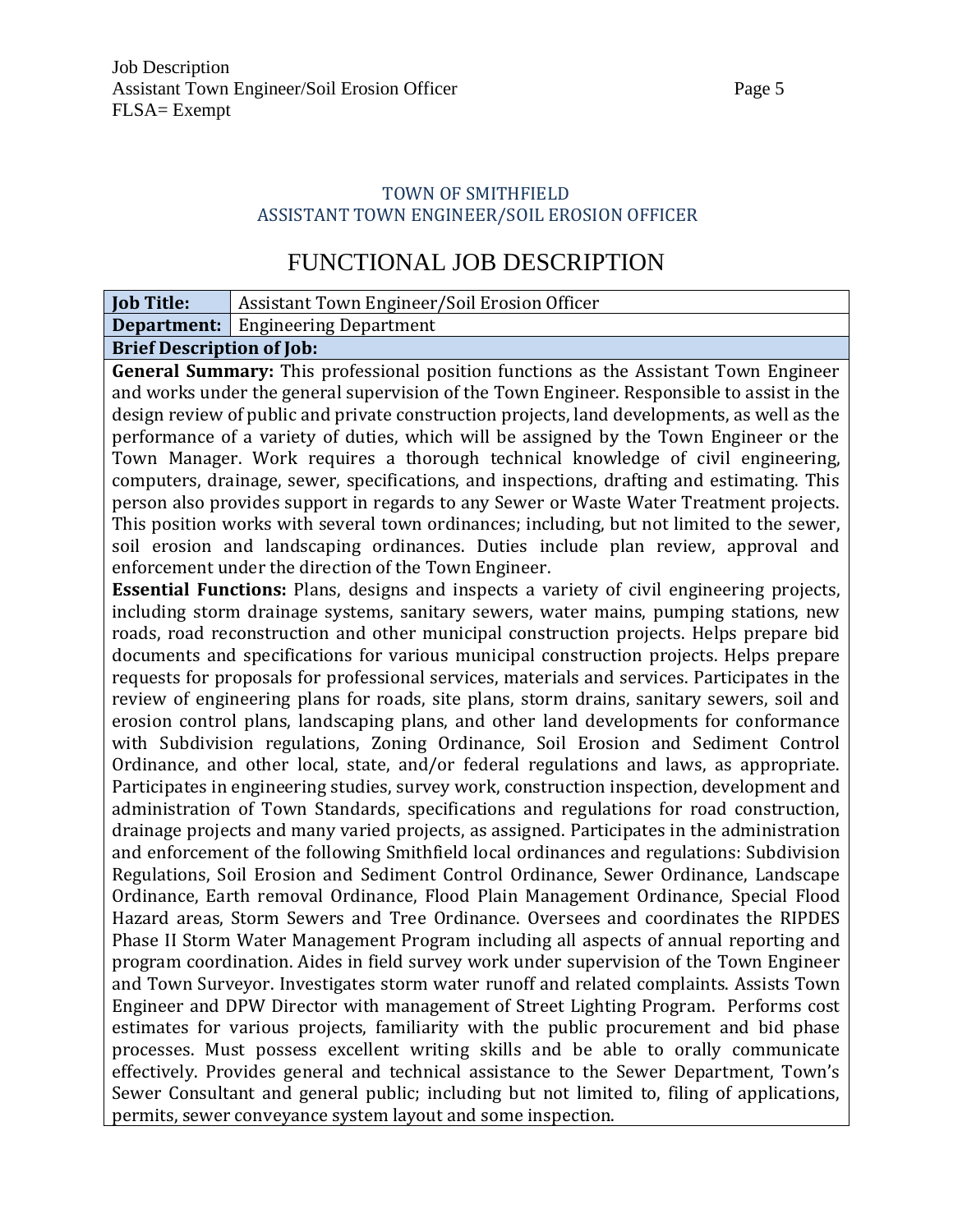

|  | Light: <u>X</u><br><b>Classification:</b> Sedentary: __ '<br>Medium: <u>X</u><br>Heavy: | Very Heavy: |
|--|-----------------------------------------------------------------------------------------|-------------|
|--|-----------------------------------------------------------------------------------------|-------------|

*Classification Key: Sedentary - Exerting up to 10 lbs of force occasionally; negligible amount of force frequently to lift, carry, push/pull or otherwise move objects; Light - Exerting up to 20 lbs of force occasionally and/or 10 pounds of force frequently or negligible amounts of force constantly to move objects; Medium - Exerting 20lbs-50lbs of force occasionally; 10lbs- 20lbs frequent; and/or greater than negligible up to 10lbs of force constantly to move objects; Heavy - Exerting 50 to 100lbs of force occasionally; in excess of 50lbs frequently; 10lbs- 20lbs of force constantly to move objects; Very Heavy - Exerting in excess of 100lbs of force occasionally; and or in excess of 50lbs of force frequently; in excess of 20 lbs of force constantly to move objects*

| <b>Driving</b>       | None: | Manual: | Automatic:<br>_ |
|----------------------|-------|---------|-----------------|
| <b>Requirements:</b> |       |         |                 |

| <b>WORK ENVIRONMENT</b> |                                                                                  |  |  |  |  |  |  |
|-------------------------|----------------------------------------------------------------------------------|--|--|--|--|--|--|
| <b>Floor</b>            | Office environment; rugged surface; varying terrain when performing              |  |  |  |  |  |  |
| Surface:                | outside tasks                                                                    |  |  |  |  |  |  |
| Inside:                 | Outside:<br>At frequent to constant<br>Occasional level for inspections<br>level |  |  |  |  |  |  |
| Lighting:               | Exposed to inside fluorescent or candescent lighting                             |  |  |  |  |  |  |
| <b>Vibration:</b>       | N/A                                                                              |  |  |  |  |  |  |

#### **PHYSICAL DEMANDS**

| <b>LIFTING</b>                                      |              |      |       |          |                 |                                  |  |  |  |
|-----------------------------------------------------|--------------|------|-------|----------|-----------------|----------------------------------|--|--|--|
| Maximum weight lifted: up to 50 pounds occasionally |              |      |       |          |                 |                                  |  |  |  |
| <b>WEIGHT</b>                                       | <b>Never</b> | Occ. | Freq. | Constant | <b>Heights</b>  | <b>Description of object</b>     |  |  |  |
| $0 - 10$ lbs                                        |              |      |       |          | All levels      | Various tools/supplies           |  |  |  |
| $10 - 20$ lbs                                       |              |      |       |          | All levels      | As above                         |  |  |  |
| $20 - 35$ lbs                                       |              |      |       |          | To waist height |                                  |  |  |  |
| $35 - 50$ lbs                                       |              | X    |       |          | To waist height | Manhole cover with magnetic lift |  |  |  |

| <b>CARRYING</b>                             |              |      |       |                 |                  |                              |  |  |  |
|---------------------------------------------|--------------|------|-------|-----------------|------------------|------------------------------|--|--|--|
| <b>Maximum weight carried:</b> up to 20 lbs |              |      |       |                 |                  |                              |  |  |  |
| <b>WEIGHT</b>                               | <b>Never</b> | Occ. | Frea. | <b>Constant</b> | <b>Distances</b> | <b>Description of object</b> |  |  |  |
|                                             |              |      |       |                 | Varying          |                              |  |  |  |
| $0 - 10$ lbs                                |              |      |       |                 | distance on site | Supplies/tools               |  |  |  |
| $10 - 20$ lbs                               |              |      |       |                 | As above         | As above                     |  |  |  |